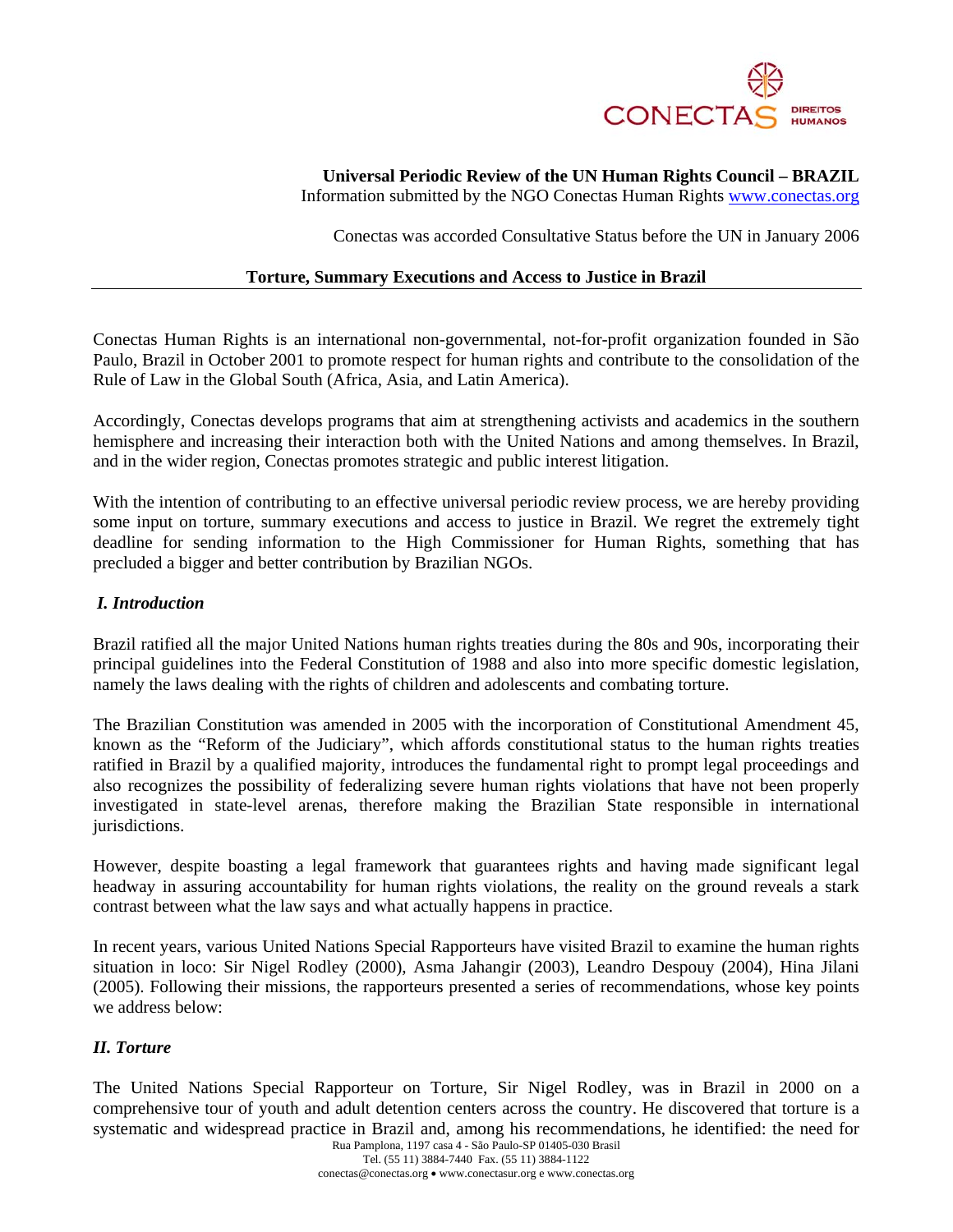

police authorities to emphatically declare that torture will not be tolerated; that pre-trial detention facilities should guarantee a series of rights for detainees, such as contact with their families, the services of a lawyer and protection in adequate detention facilities; and the need for training in human rights for police officers and prison guards. He emphasized the need for complaints of torture to be promptly and diligently investigated, using the law against torture on a national level, and the need for inspections of detention facilities by non-governmental organizations and public institutions.

In spite of the recommendations of the Special Rapporteur and the legal framework prohibiting torture, its practice remains widespread and systematic both at detention centers and as a form of police repression.

Torture is used at detention centers to maintain order and authority in facilities that are generally overcrowded and that hold rival criminal factions. On other occasions, it is practiced as a form of punishment for disciplinary infractions.

Generally speaking, the practice of torture is rarely and still very inefficiently investigated. Between 2001 and 2003, the National Campaign to Combat Torture<sup>1</sup>, an official federal government program, forwarded to the Public Prosecutor's Office 778 cases of institutional torture, that is, torture carried out by agents of the State. Of these cases, the office failed to respond to 498 of them, 201 were ongoing, 37 were ruled out due to insufficient evidence and 20 were dismissed. Only 31 of the 778 forwarded cases resulted in charges, that is, just 4%. Of these, only 6 resulted in convictions, or just 0.7% of the original cases.

The following two paragraphs are accounts of two of the cases being accompanied by Conectas Human Rights that reflect the aforementioned structural problems.

On 11 January 2004, 111 juvenile detainees were brutally tortured at Internment Unit UI-41, Vila Maria, of the FEBEM youth detention center. According to the testimony of the young victims, on 11 January 2004, guards from the UI-41 unit, in order to establish the authority of a group of newly appointed staff at the unit, began removing the juvenile detainees from their cells and beating them with wooden sticks and iron bars. This abuse was repeated in all the unit's cells, all day and all night, until the following day, 12 January, when the torture was discovered by Conceição Paganele, President of AMAR (Association of Mothers and Friends of Children and Adolescents at Risk), and reported to the authorities. Although the accused guards were temporarily arrested at the time, they are now all awaiting trial in freedom and, nearly four years after the incident, they have yet to be convicted in a court of law.

On 10 April 2005, 70 juvenile detainees at the Tupi Paulista Emergency Unit (Tupi Paulista Penitentiary), located 663 kilometers from the São Paulo state capital, were found to have marks on their backs, chests and heads. According to the testimony of the young detainees, they were beaten by prison guards in reprisal for having requested medical attention for a detainee who was not feeling well. The incident was discovered by the non-government organizations (AMAR, Conectas) that carry out inspections of the penitentiary and was immediately reported to the authorities. The ensuing investigation, which was conducted in secrecy and without the presence of the victims' lawyers, concluded that the young detainees had performed "selfflagellation". As a result, the investigation into torture was dropped and instead a new case, of false accusation, was opened against the detainees.

 $\overline{a}$ 

Rua Pamplona, 1197 casa 4 - São Paulo-SP 01405-030 Brasil Tel. (55 11) 3884-7440 Fax. (55 11) 3884-1122 conectas@conectas.org • www.conectasur.org e www.conectas.org Final Report of the Permanent National Campaign to Combat Torture and Impunity, 2004.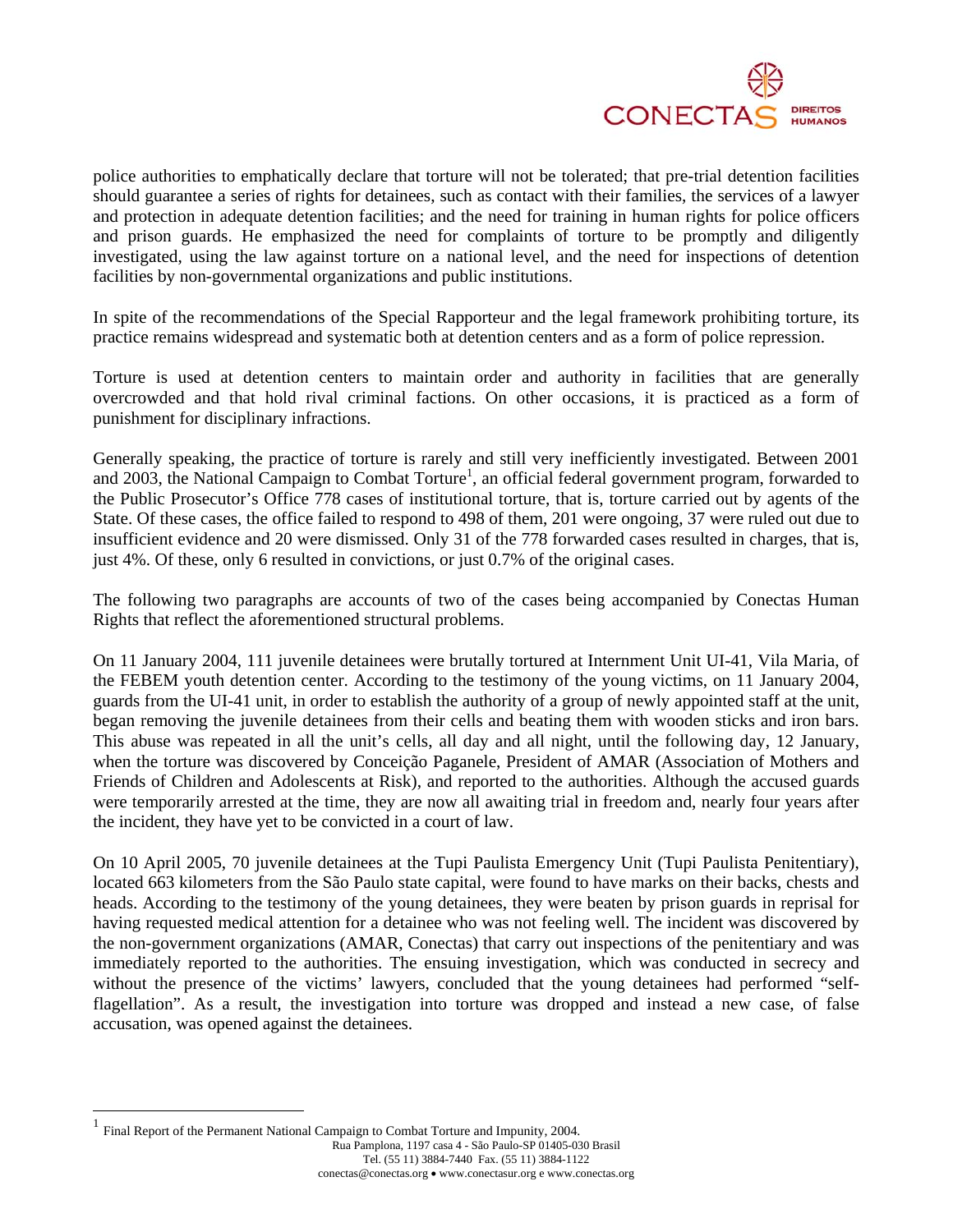

- $\triangleright$  Although non-governmental organizations can play a crucial role inspecting the detention facilities, a role that has been acknowledged by the Special Rapporteur, the state of São Paulo has banned inspections of prisons and detention centers by non-governmental organizations.
- ¾ Similarly, it is important to stress that Brazil does not possess a database of information about torture, the agents involved, the victims and the progress of the investigations, in disregard of the recommendations made by the Special Rapporteur.

#### *III. Summary Executions*

 $\overline{a}$ 

The United Nations Special Rapporteur on Extrajudicial, Arbitrary and Summary Executions, Asma Jahangir, visited Brazil in 2003 and heard allegations of unauthorized deaths, in particular cases involving agents of the State. Among the recommendations made by the Rapporteur following her mission to Brazil were: the need to train police officers and prison guards in human rights; reliable and transparent classification by the State of statistics on deaths by the police and the investigations of these deaths. She also highlighted the importance of compensating the families of the victims of summary executions and of staging rapid and transparent investigations.

In spite of the harsh recommendations made by the Rapporteur, Brazil continues to register record homicide levels, many caused by police officers, and a relative lack of accountability.

In 2006, there were 34,647 firearm deaths in Brazil, an extremely high number even though the Disarmament Statute has contributed to reducing the number of people killed with firearms (there were 39,325 firearm deaths in 2003, 37,113 in 2004 and 36,060 in 2005)<sup>2</sup>.

Between 2000 and 2006, however, the number of police killings per 100,000 inhabitants rose 134%. The world average proportion of civilians and police officers killed is 10 civilians for each police officer. In the Brazilian state of Rio de Janeiro, this proportion is 41 civilians killed for each police officer, a figure four times higher than the world average<sup>3</sup>.

Contrary to the recommendations made by the Special Rapporteur, there are no official integrated statistics on the number of people killed by civil and military police, or on how many can be attributed to illegal or abusive behavior by the police. All we have are some figures from the Public Security Secretariats of some states: for example, in Rio de Janeiro, there are records of 961 people killed by the police in the state between 1 January and 30 September. Together, the states of São Paulo and Rio de Janeiro registered, from 2002 to 2005, 7,000 deaths caused by the civil and military police. There are, however, no official nationwide statistics<sup>4</sup>.

Also hard to come by are data on the investigations and the accountability of police officers involved in illegal and arbitrary deaths; this information is decentralized and unreliable. According to a report by the São Paulo Police Internal Affairs Unit, only 7.2% of civil police accused of civil rights abuses are ever punished, and this figure falls to 2.4% for military police<sup>5</sup>. In Rio de Janeiro, the culture of impunity runs even deeper: just 0.7% of civil police and 12% military police accused of civil rights violations are

 $2 \text{ Report on the Reduction of Homicides in Brazil - Ministry of Health, Health Survey of Search Science Secretariat, 2007.}$ 

<sup>&</sup>lt;sup>3</sup> Data gathered from the São Paulo and Rio de Janeiro Public Security Secretariats, 2000 – 2006.

Third National Report on Human Rights in Brazil, Center for Studies on Violence - NEV, 2007.

<sup>5</sup> Second Report on Human Rights in Brazil, Ministry of Justice, p. 234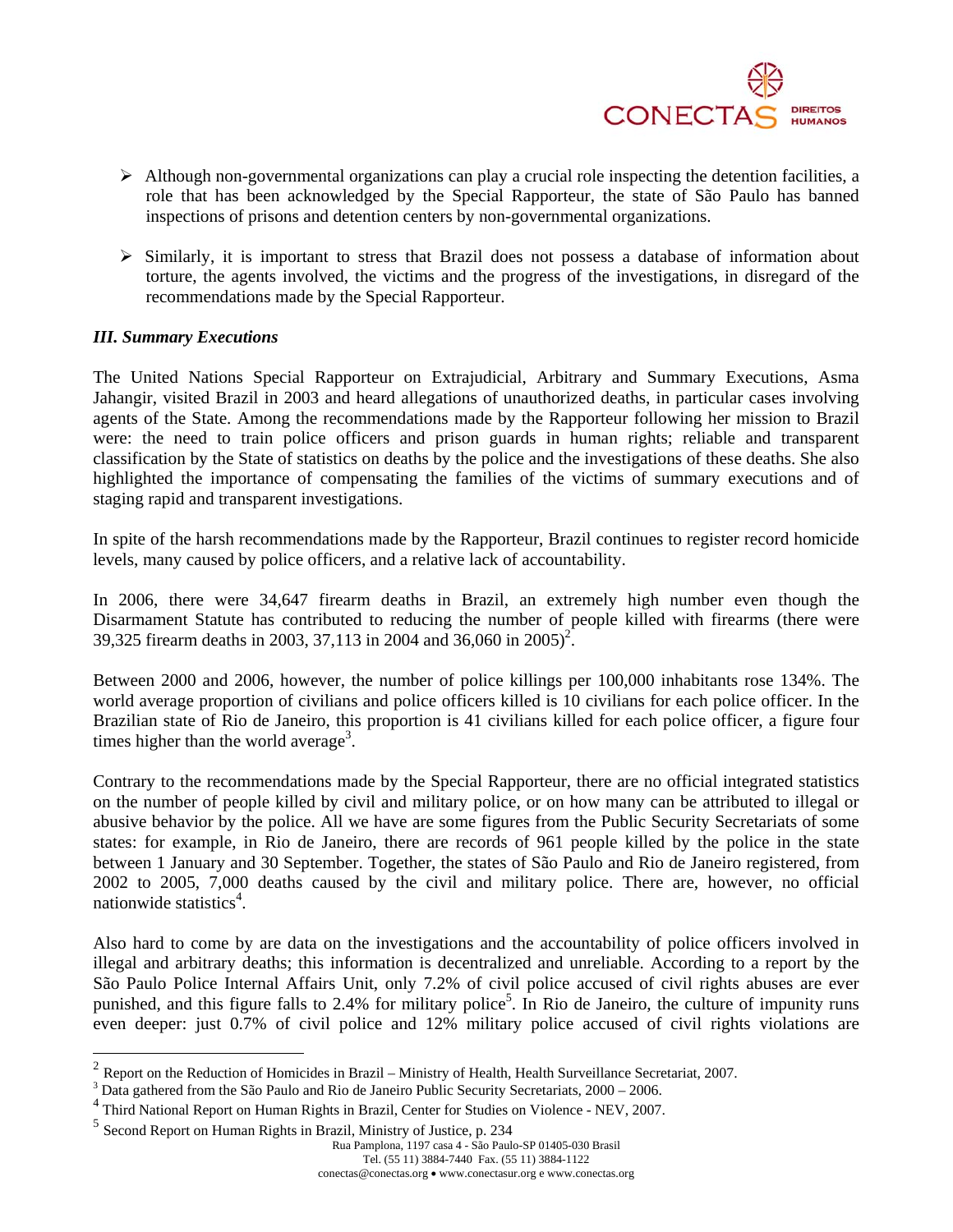

punished<sup>6</sup>. Note that these figures refer to the total number of accusations, without specifying how many refer to summary executions.

It is worth emphasizing the extreme violence that occurred in May 2006, which will be forever labeled as one of the most violent months in the history of the state of São Paulo. Early in the month, a criminal gang known as the PCC (First Capital Command) staged a series of attacks on police stations and organized rebellions at prisons across the state of São Paulo. The state authorities responded publicly, granting the police sweeping powers to repel the attacks. The result of this policy was 492 people killed over a period of eight days, between 12 and 20 May 2006. According to police reports and official accounts, many of these victims were killed in alleged clashes with the police. In the vast majority of cases, however, people were killed by masked individuals, making it impossible to identify who fired the shots. Human rights organizations received, right from the outset, accusations and information that police officers were either filing fraudulent criminal incident reports in order to kill people or taking part in death squads.

The following paragraph is an account of one the cases being accompanied by Conectas Human Rights:

On the evening of 14 May 2006, Fábio de Lima Andrade, Edvaldo Soares de Andrade, Israel Alves de Souza, Eduardo Barbosa de Andrade and Fernando Elza were outside a friend's house when three masked gunmen got out of a green Vectra car and started shooting at them, fleeing the scene immediately afterwards. Fábio de Lima Andrade, Edvaldo Soares de Andrade and Israel Alves de Souza were killed by the gunshots, while Eduardo Barbosa de Andrade and Fernando Elza survived. These events led to the opening of a police inquiry that is still underway, without any significant progress made in identifying the perpetrators (IP 1124/2006 – DHPP). There is information in the judicial records that somebody saw a car fitting the description given by the survivors parked in the region's Police Station (83 DP). On 3 December, Mr. Elza, a key witness in the investigations into the massacre, who had been subpoenaed to give new evidence in the police inquiry, who also killed in a similar drive-by shooting. A police internal affairs investigation has revealed that the murder of Mr. Elza's friends is just one of 23 cases reportedly attributed to the same death squad, all of which occurred between 14-17 May, involving 52 victims. In most of the incidents, the criminals were wearing balaclavas<sup>7</sup>.

 $\triangleright$  It is important to point out that the recommendations made by the Special Rapporteur have not been acted upon: there are no programs to compensate the families of the victims of illegal killings, there are no official nationwide figures on the number of police killings, nor information on the progress of the investigations against police officers, which has only helped strengthen the culture of impunity.

## *IV. Access to Justice*

The Special Rapporteur on the Independence of Judges and Lawyers, Mr. Leandro Despouy, was in Brazil in 2005 and met with lawyers, judges, public prosecutors and non-governmental organizations working in the field of justice. He prepared a series of recommendations, such as: the need to strengthen the Public Defender's Service, given the serious problem of the population's lack of access to justice; the placement of limitations on the scope of the role of military justice; the need to provide human rights training for staff in

<sup>7</sup> This case was presented to the Special Rapporteur of the United Nations on Summary or Arbitrary Executions, Dr. Philip Alston, during his visit to the state of São Paulo on 4 November 2007.

 6 Rio de Janeiro Police Internal Affairs Report, 2002, *in* Second Report on Human Rights in Brazil, Ministry of Justice, p. 222.